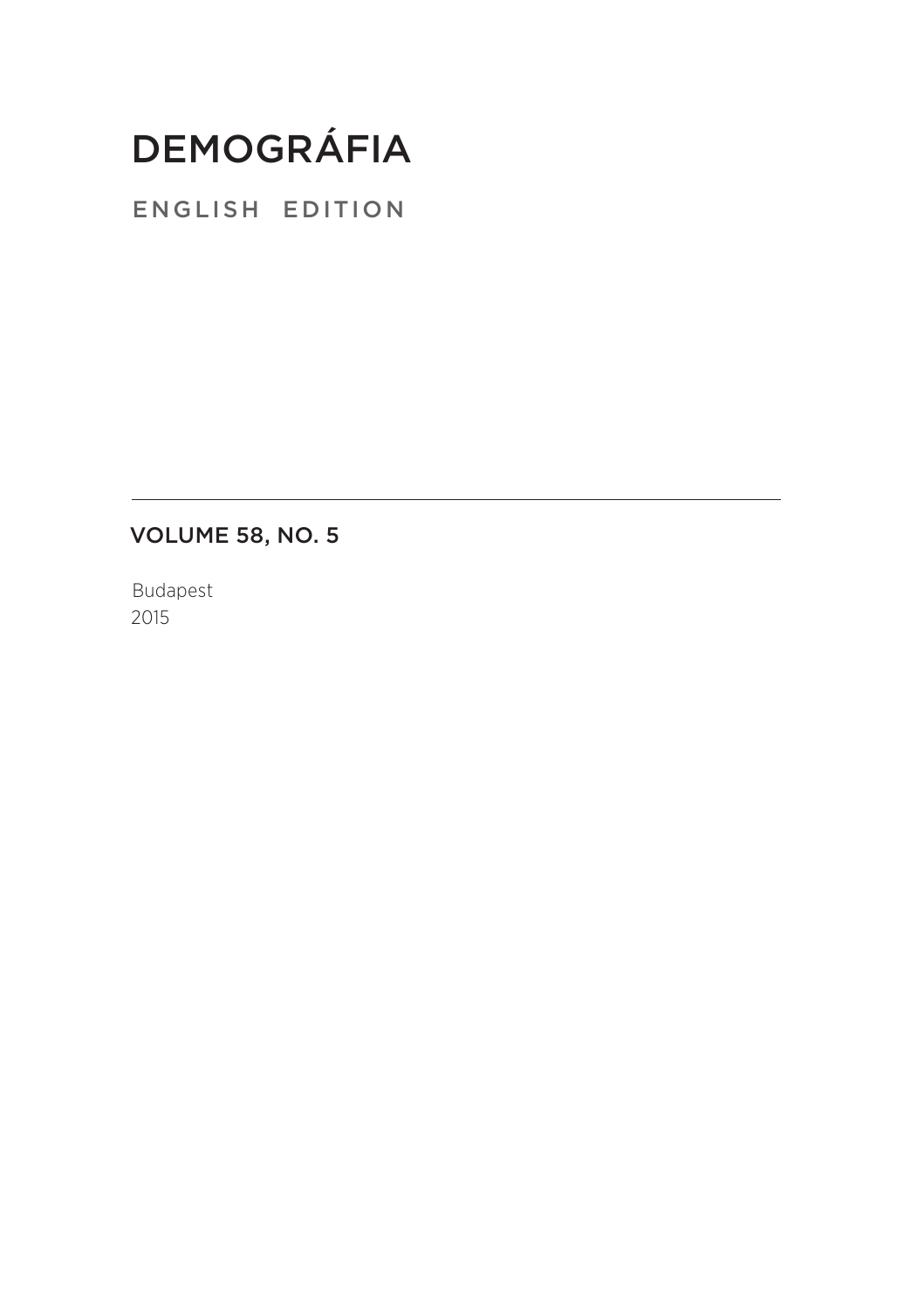The Quarterly of the Demographic Committee of the Hungarian Academy of Sciences and the Hungarian Demographic Research Institute, English Edition Founded in 1958

Members of the international editorial board:

Arnstein AASSVE (Milan, IT), Mohammad Jalal ABBASI-SHAVAZI (Tehran, IR/ Canberra, AUS), Patrick DEBOOSERE (Brussels, BE), İsmet KOÇ (Ankara, TR), Irena KOTOWSKA (president, Warsaw, PL), Marc LUY (Vienna, AT), Cornelia MUREŞAN (Cluj-Napoca, RO), Karel NEELS (Antwerp, BE), Nico VAN NIMWEGEN (the Hague, NL), Ariane PAILHÉ (Paris, FR), Ladislav RABUŠIC (Brno, CZ), Norbert SCHNEIDER (Wiesbaden, DE), Ismo SÖDERLING (Helsinki, FI), Nada STROPNIK (Ljubljana, SI), Mikołaj SZOŁTYSEK (Rostock, DE)

> Editors Zsolt SPÉDER editor-in-chief Attila MELEGH managing editor Lívia MURINKÓ editor Ildikó SIMONFALVI technical editor

Published by the Hungarian Demographic Research Institute Publisher: Zsolt Spéder director

> Copy editor: Melinda Boyd Design: Anagraphic Layout: Gabriella Simonné Horváth HU ISSN 1787-940X (Print) HU ISSN 1787-9566 (Online)

Editorial Office: H-1024 Budapest, Buday L. u. 1–3. englishedition@demografia.hu www.demografia.hu/en/publicationsonline/index.php/demografiaenglishedition/index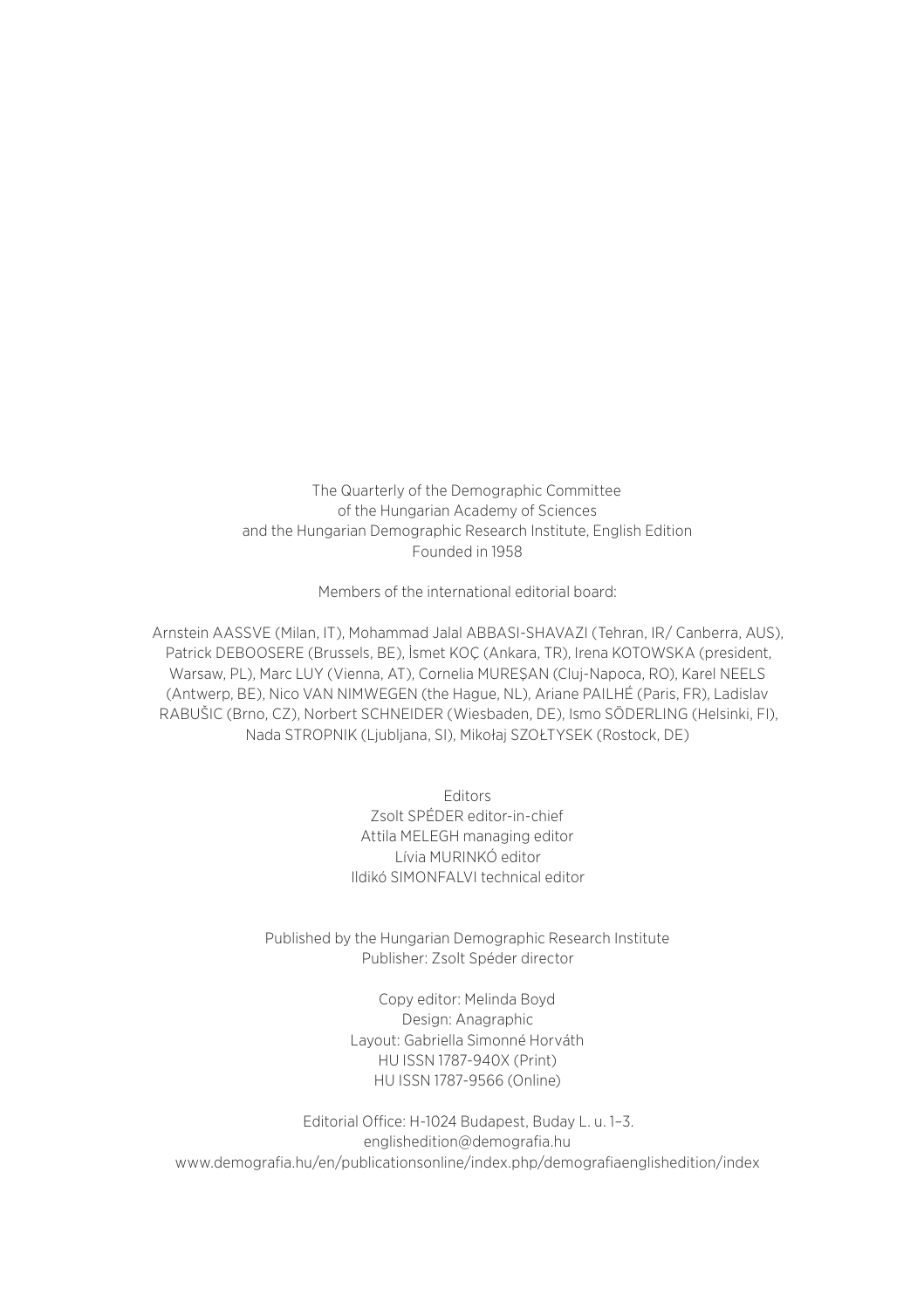## **CONTENTS**

## **ARTICLES**

| Levente Pakot - Péter Őri: Socioeconomic and religious differentials<br>in marital fertility during the fertility transition: A micro-level<br>study from Western Hungary, 1850-1939 | 5  |
|--------------------------------------------------------------------------------------------------------------------------------------------------------------------------------------|----|
| Márta Radó – Beáta Nagy – Gábor Király: Work-to-family spillover:<br>Gender differences in Hungary                                                                                   | 39 |
| Zsuzsanna Makay: Contraceptive use in Hungary: Past trends<br>and actual behavior                                                                                                    | 65 |
| István Horváth – Tamás Kiss: Depopulating semi-periphery? Longer<br>term dynamics of migration and socioeconomic development<br>in Romania                                           |    |